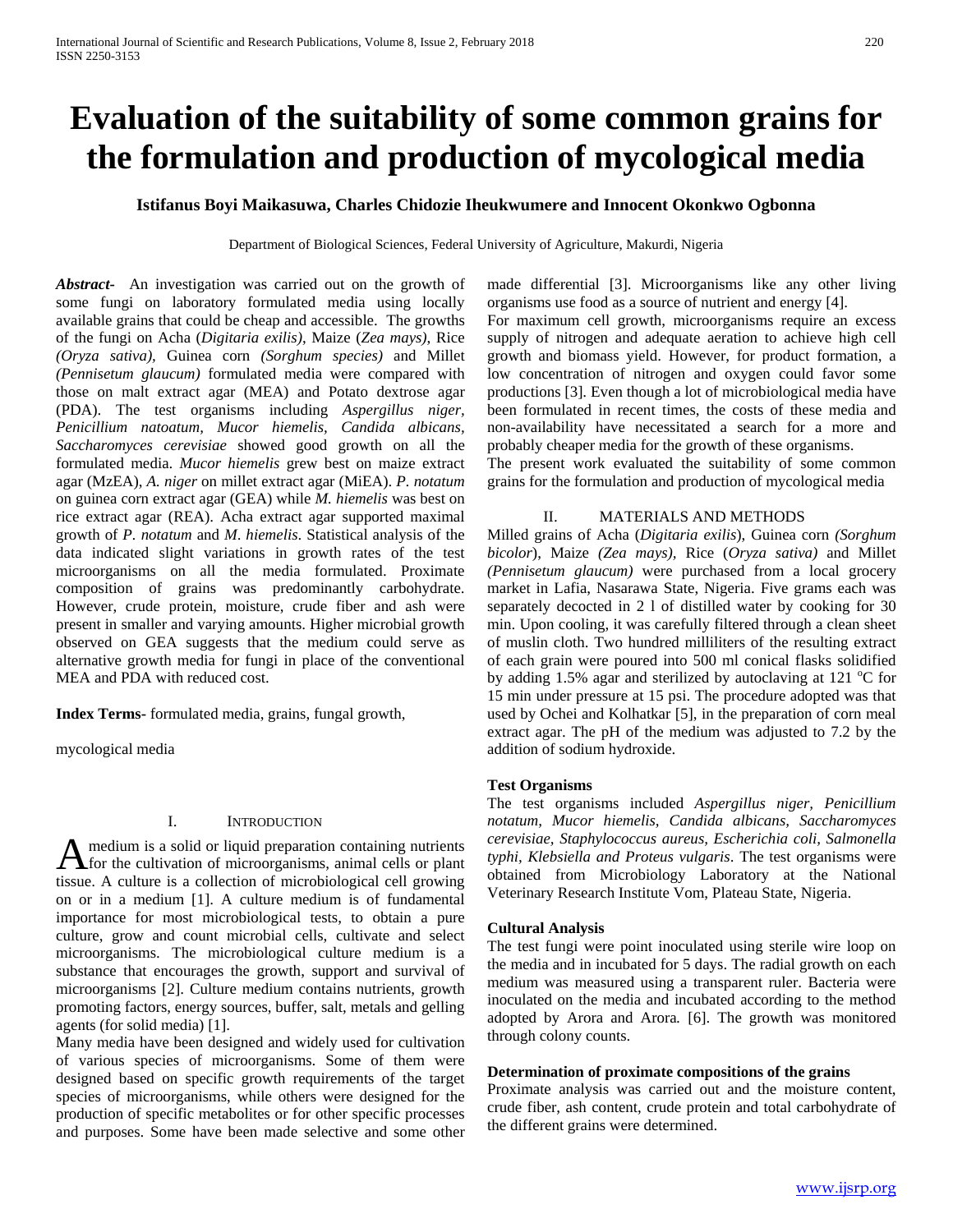## **Statistical Analysis**

Statistical analysis (using SPSS) was carried out using analysis of variance (ANOVA).

# III. RESULTS

## **Growth of** *Aspergillus niger* **on the media**

The diameter of radial growth of the organism increased progressively (Fig. 1). In Day 1, there was an equal growth of *A. niger* on Maize extract agar (MZEA) and Potato dextrose agar (PDA). The growth of the organism was highest in these two media. Malt extract agar (MEA) and Rice extract agar (REA) had equal diameter while Acha extract agar (AEA) showed the least growth. The diameter of growth increased through the Day 5 where GEA showed the highest growth followed by PDA, MEA, MIEA, REA, MZEA and AEA respectively (Fig. 1).

## **Growth of** *Candida albicans*

In day 1 of the experiment, *C albicans* grew on MEA and PDA and their rates of growth were equal. This was followed by growth on GEA. There was no growth on MZEA, MIEA, REA and AEA. The trends in growth continued to Day 5, and GEA was the best medium for the growth of this organism (Fig. 2).

## **Growth of** *Saccharomyces cerevisiae* **on the media**

In day 1, MEA showed higher growth than PDA. There was no growth on other media. In day 5 of the experimental period, GEA displayed the highest growth followed by PDA, REA, MZEA, MEA, AEA and least on MIEA (Fig. 3).

## **Growth of** *Penicillium notatum* **on the media**

There was no growth on MIEA, GEA and AEA on the first day of inoculation. However, the fungus exhibited growth through day 2 to day 5. The radial diameter of growth of *P. notatum* was highest on GEA in day 5 (Fig. 4).

## **Growth of** *Mucor hiemelis* **on the media**

The organism responded to the media within 24 h showing equal growths on MEA, PDA, GEA and REA. In day 5, growth was highest on MZEA while MIEA and PDA showed the least growth (Fig. 5). Figure 6 shows a comparison of the growth of fungi on the formulated media.





Note: Grp1-MEA, Grp 2-PDA, Grp 3- MzEA, Grp 4-MiEA, Grp 5-GEA, Grp 6-REA, Grp 7-AEA.



Fig. 2 Growth of *C. albicans* on all the media. Note: Grp1-MEA, Grp 2-PDA, Grp 3- MzEA, Grp 4-MiEA, Grp 5-GEA, Grp 6-REA, Grp 7-AEA.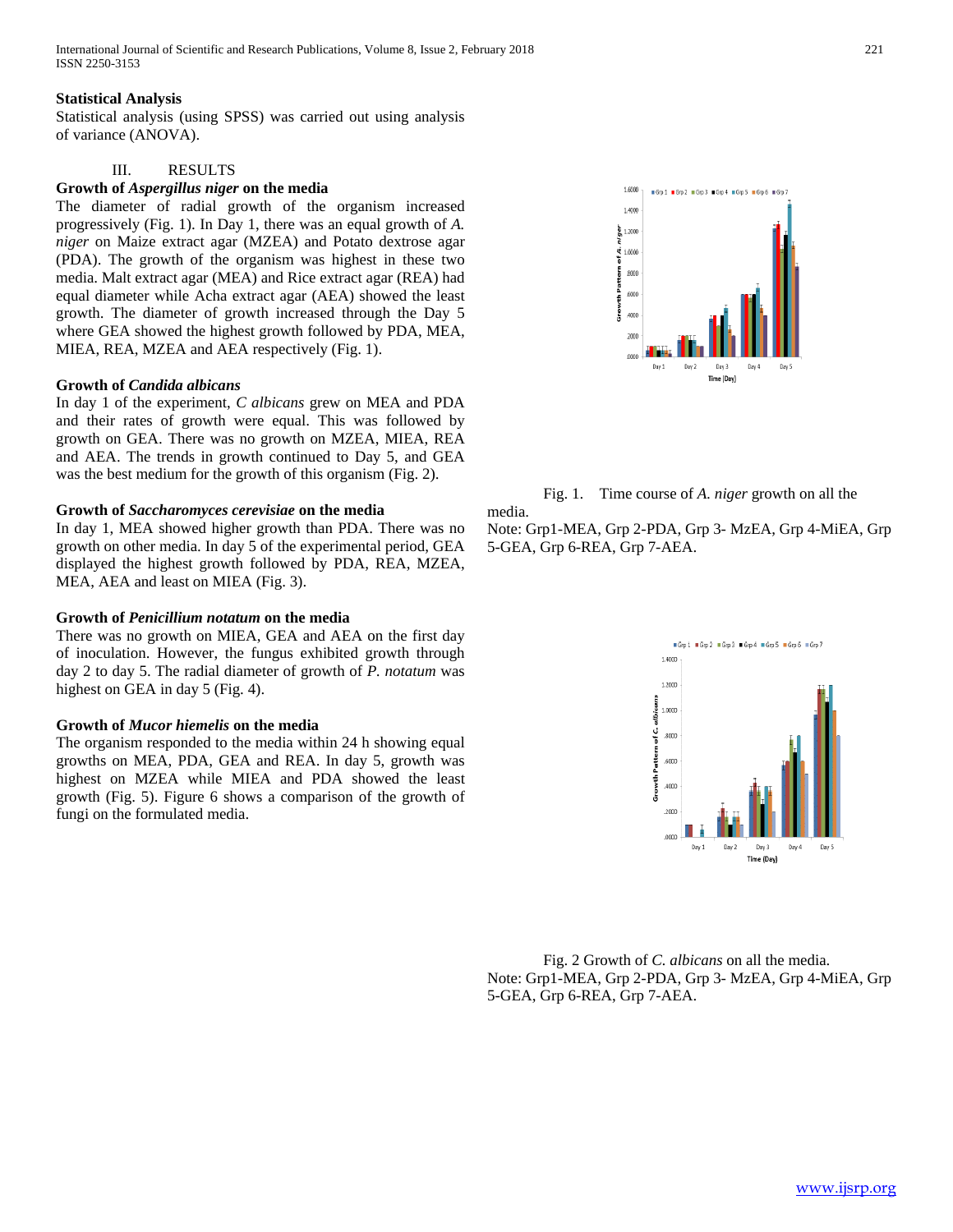



Fig. 3. Growth Performance of *S. cerevisiae* on all the media. Note: Grp1-MEA, Grp 2-PDA, Grp 3- MzEA, Grp 4-MiEA, Grp 5-GEA, Grp 6-REA, Grp 7-AEA.

Fig. 5. Growth of *M. hiemelis* on all the media. Note: Grp1-MEA, Grp 2-PDA, Grp 3- MzEA, Grp 4-MiEA, Grp 5-GEA, Grp 6-REA, Grp 7-AEA.



Fig. 4. Time course of growth of *P. notatum* on all the media. Note: Grp1-MEA, Grp 2-PDA, Grp 3- MzEA, Grp 4-MiEA, Grp 5-GEA, Grp 6-REA, Grp 7-AEA.



Fig. 6. Comparison of growth of fungi on the formulated media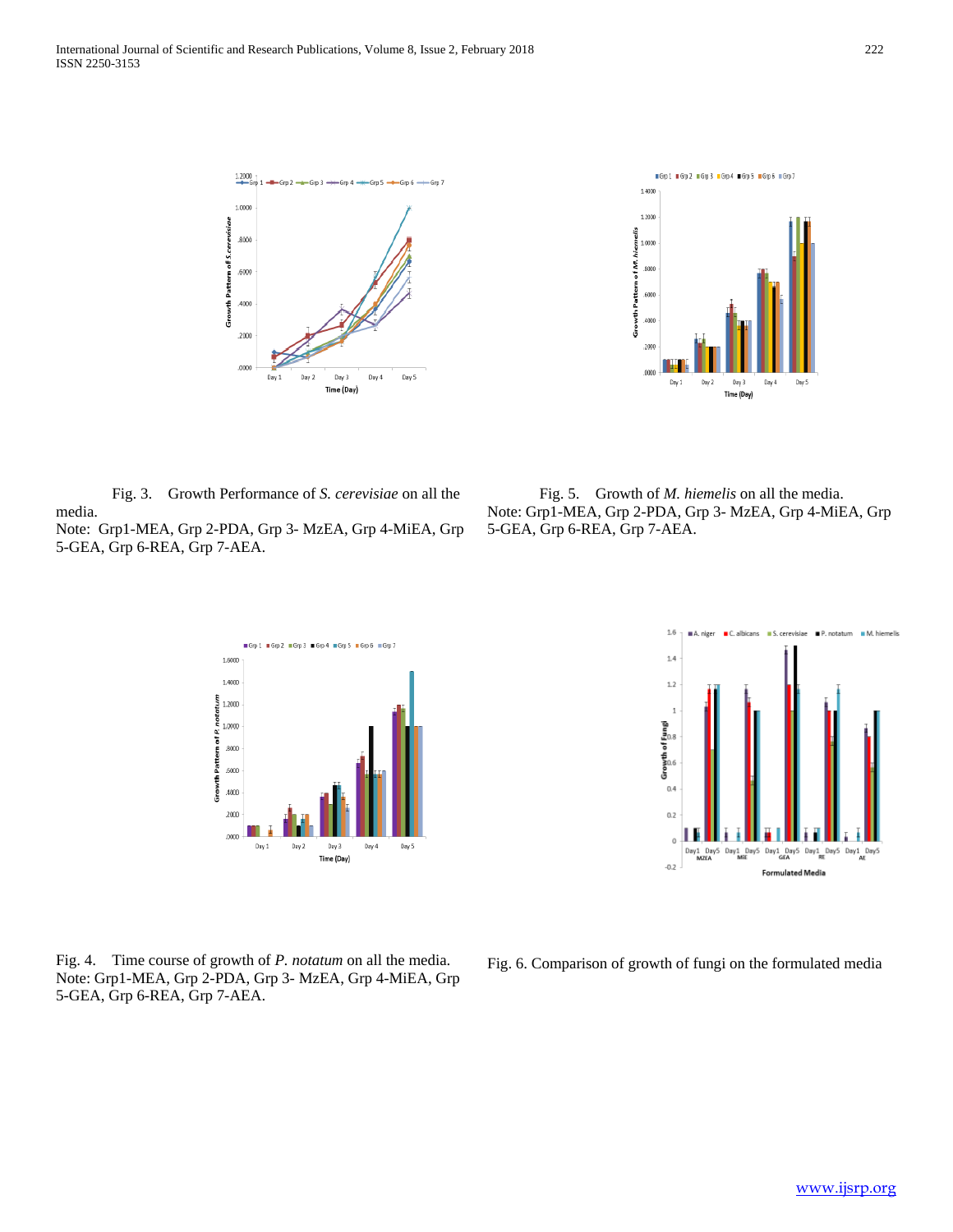| Table 1. Proximate compositions of the grains |  |  |  |
|-----------------------------------------------|--|--|--|
|-----------------------------------------------|--|--|--|

| Grain       | Moisture | Crude | Ash     | Crude   | Total        |  |
|-------------|----------|-------|---------|---------|--------------|--|
|             | (% )     | Fiber | Content | protein | Carbohydrate |  |
|             |          | (% )  | (% )    | (% )    | Content      |  |
|             |          |       |         |         | $mg/100$ ml  |  |
| Acha        | 10.28    | 0.8   | $1 \pm$ | 8.61    | 46.38        |  |
|             |          |       | 0.001   |         |              |  |
| Guine       | 10.73    | 1.4   | $1 \pm$ | 7.39    | 73.9         |  |
| a           |          |       | 0.001   |         |              |  |
| corn        |          |       |         |         |              |  |
| <b>Maiz</b> | 10.65    | 3.2   | $2\pm$  | 10.04   | 56.52        |  |
| e           |          |       | 0.01    |         |              |  |
| Millet      | 11.25    | 2.0   | $2+$    | 11.77   | 60.87        |  |
|             |          |       | 0.01    |         |              |  |
| Rice        | 9.92     | ND    | $2\pm$  | 9.06    | 55.0         |  |
|             |          |       | 0.01    |         |              |  |

#### IV. DISCUSSION

Some selected microorganisms encountered in routine microbiological work were tested for their ability to grow in our laboratory formulated media. Their growth patterns including the number of counts and the diameter of radial growth were used as indices of performance. The results of the measurements were compared to one another and with the standard media for similarities and differences.

There was a progressive increase in the growth of *A. niger* in all the media tested. The zone diameters observed on day 1 and day 5, were the smallest and largest respectively in all the media. PDA and MEA are the conventional media used in the routine cultivation of fungi. Comparing the growth of *A. niger* in the formulated and the conventional media, in day 2, the growths on the conventional media were significantly higher. However, this trend did not continue until the end of the experiment. The growths on the formulated media at certain points showed no statistically significant difference (P≥0.05) with the conventional media used as the control. This implicates the formulated media as being equally good for the cultivation of the fungus.

The fungus showed the highest growth on GEA on day 5 in comparison with its growth on MEA, MzEA, MiEA, REA and AEA. Hence, *A. niger* grows higher in a more carbohydrate medium. Proximate analysis showed that Guinea corn has 73.9 mg/100 ml of carbohydrate with nitrogen as low as 4.38 %. This could probably explain why the fungus grew better on GEA.

*Candida albicans* grew better on the conventional media than on our formulated media on the first 24 h of incubation. However, the growth of the organism on MEA, PDA and REA were related as the experiment progressed. In day 3, MEA, PDA, GEA and REA had similar radial growth patterns whereas growths on MzEA and MiEA were different. In day 5, a significant difference arose between MEA and PDA. There was also a slight difference between MzEA and MiEA as does between MiEA and GEA, GEA and REA as well as REA and AEA. GEA offered the most conducive environment for the growth of *C. albicans*. *C. albicans* is an oval budding yeast cell which produces pseudohyphae when the buds continue to grow. The fungus is normally present in skin and mucosa.

According to Arora and Arora*.* [6], blood culture provides most reliable evidence of systemic infection and that *C. albicans* grows well on Saboraud Dextrose Agar (SDA) and on ordinary bacteriological media at 25  $^{\circ}$ C – 35  $^{\circ}$ C which have a similar composition to the locally formulated media. Ochei and Kolhatkar [5], reports that corn meal agar is a useful mycological medium which is used for the production of chlamydospores. Corn meal agar composed of corn meal extract 1.0 g, distilled water 500 ml and 7.5 g agar. This composition is similar to the composition of our formulated media.

*Mucor hiemelis growth* showed no significant difference on all the media during the experimental period. In day 5, the organism showed no difference in its growth on all the media although, the highest growth was observed on MzEA. The high sugar content and the considerable high amount of moisture in the raw materials used in the preparation of media are responsible for the growth of mucor Ochei and Kolhatkar [5]. of mucor Ochei and Kolhatkar [5]. *Penicillium notatum* also showed slight differentiation. There was no significant difference in growth amongst MEA, PDA and MzEA. In day 5, differences in growth occurred between MEA and PDA, PDA and MzEA, MzEA and MiEA, MiEA and GEA, GEA and REA while REA and AEA had no significant difference in their growth phase on the media. However, the highest growth of the organism was observed on GEA. *P. notatum* occurs as saprophytes in the soil and decomposing organic debris where a large amount of carbon is produced Arora and Arora*.* [6]. Guinea corn has a considerable high amount of carbon as an element in its nutrients which constitutes a relatively high amount of carbohydrate.

*Saccharomyces cerevisiae* showed slight differentiation in its growth on the media. There is no significant difference in its growth at the beginning of the experiment. However, as the experiment progressed, slight differences were observed. *Saccharomyces cerevisiae* showed the highest growth on GEA. The average growth was low compared to growth of the other test microorganisms. This could be explained by the fact that even though the nutritional requirements of the organisms may be met, genetic factor has its effect on the organism. Consequently, according to Prescott *et al.* [7], when nutrients remain plentiful haploid and diploid cells undergo mitosis to produce haploid and diploid daughter cells respectively. The growth rate of fungi on formulated and conventional media increased progressively each day.

The present study on fungi is in agreement with Amienyo *et al.*  [8], who carried out an investigation on the growth of some fungi in a laboratory formulated medium using acha (*Digitaria exilis*) and compared the growth with those on a standard fungal media. Their test fungi included *Rhizoctonia solani* and *A. niger*.

At the end of the experimental period, GEA offered the best environment for the growth of *A. niger, C. albicans, P. notatum* and *S. cerevisiae.* While MzEA offered the most favorable environment for the growth of *M. hiemelis,* MiEA demonstrated a most favorable environment for the growth of *P. vulgaris* while NA and MEA as standard media offered a most suitable environment for the growth of *S. aureus*, *S. typhi, E. coli* and *P. vulgaris.* However, MiEA stands out as the best media. GEA can be used as a selective medium for fungi while MiEA can be used as a selective medium for bacteria. According to Ochei and Kolhatkar [5], an amino acid which is a component of protein